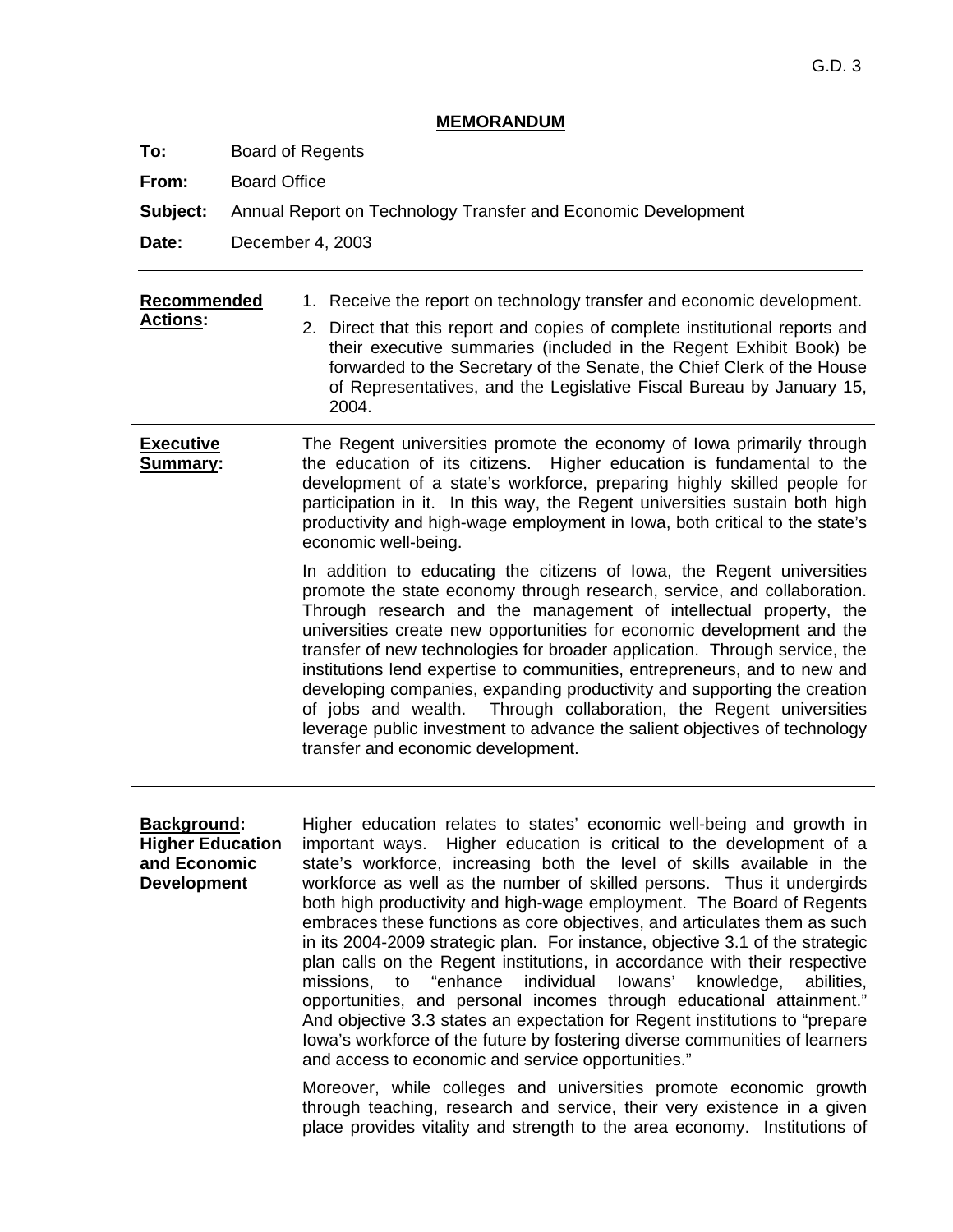higher education hire people for well-paying jobs, support state and local tax bases, spend in and attract money to local and state economies, and contribute to an overall climate and quality of life which attract and retain business.

Business and Jobs Creation and Economic Development While the work of Regent institutions intersects with the Iowa economy, then, in vast and far-reaching ways, the focus of this report on technology transfer and economic development is limited to the still numerous but more purposeful and targeted ways in which the Regent universities promote the economy of Iowa through research, service, and collaboration.

> The Regent universities are charged with advancing technology transfer and economic development activities that, consistent with their respective missions, promote growth and benefit all citizens. Their missions shape the relative emphasis of the universities on projects and programs in the broad categories of outreach and public service, research, and collaboration. These activities include the following:

- generation of discoveries through research;
- creating technologies that can be transferred to other sectors;
- contributing to workforce development;
- creating intellectual property and advancing ideas to the stage of market readiness;
- supporting creation of new companies;
- providing technical assistance to existing companies;
- providing technical assistance to Iowa communities;
- attracting new companies to the state.

The Purposes of this Report This report provides a discussion of the ways in which the Regent universities create economic opportunities in Iowa through the following: a) research and scholarship; b) outreach and public service activities; and c) collaboration for economic development. While this report is structured around these useful conceptual categories for the purposes of reporting and discursive analysis, it is important to recognize that, in practice, projects and programs overlap categories and defy strict classification.

The purposes for compiling and providing this report are as follows:

- to satisfy the reporting requirements associated with FY 2003-2004 appropriations for technology transfer and economic development provided by SF 433;
- consistent with the Regents' 2004-2009 strategic plan objective 2.6, to communicate to the public the advances and importance of the Regent institutions' research, scholarship, and creative activities as these relate to technology transfer and economic development;
- to present an aggregated description of enterprise-wide efforts related to technology transfer and economic development.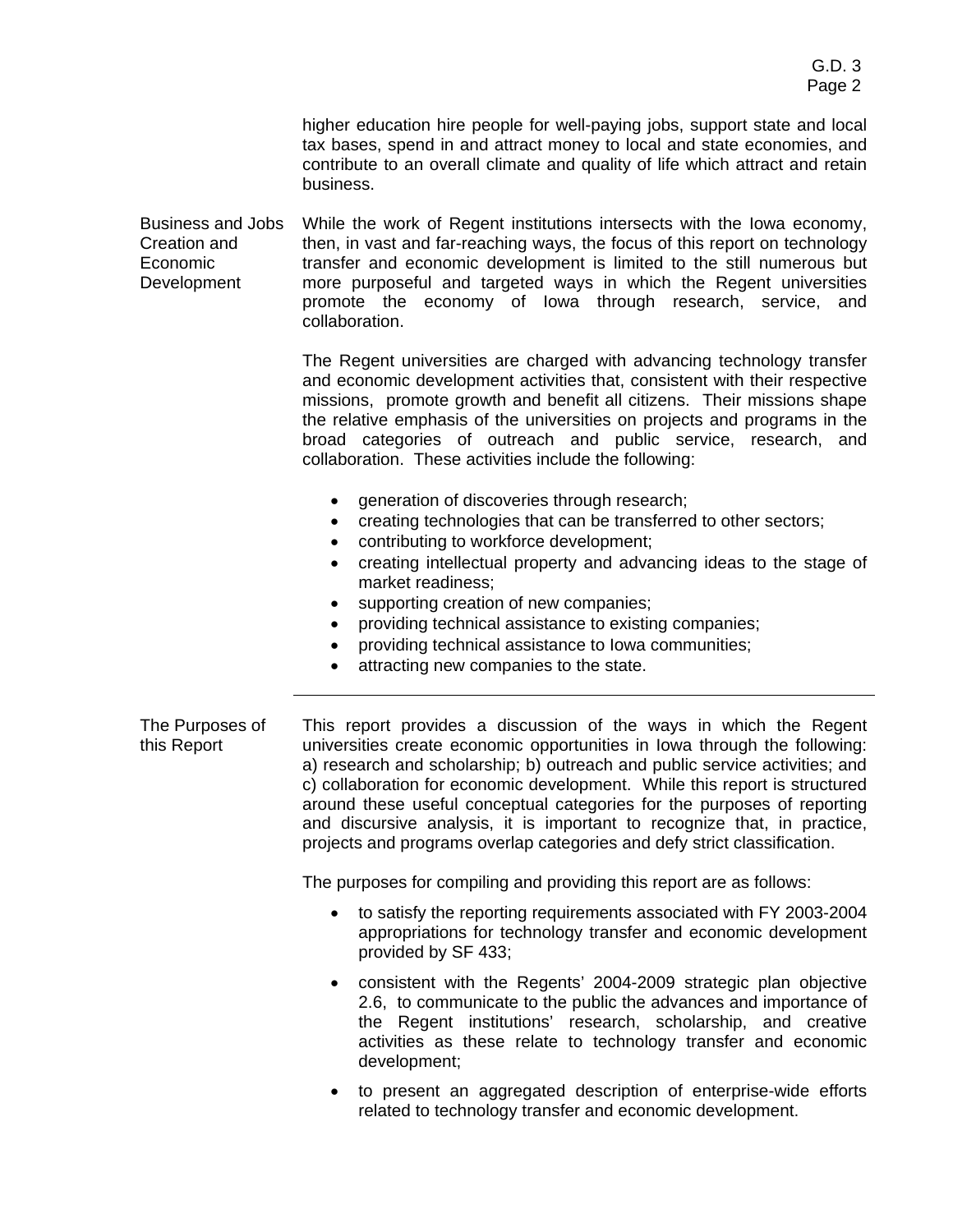| <b>Report Outline</b> | The following outline lists the major topics of this report. |                                                                                               |  |  |  |  |
|-----------------------|--------------------------------------------------------------|-----------------------------------------------------------------------------------------------|--|--|--|--|
|                       | 1.                                                           | <b>Higher Education and Economic Development</b>                                              |  |  |  |  |
|                       | 2.                                                           | Regents Activities, Technology Transfer and Promotion of<br><b>Economic Development</b>       |  |  |  |  |
|                       | 3.                                                           | The Purposes of this Report                                                                   |  |  |  |  |
|                       | 4.                                                           | <b>Report Outline</b>                                                                         |  |  |  |  |
|                       | 5.                                                           | Relationship of Technology Transfer and Economic Development<br>to the Regents Strategic Plan |  |  |  |  |
|                       | 6.                                                           | State Support for Regents Economic Development Activities                                     |  |  |  |  |
|                       |                                                              | Table 1: Economic Development Appropriations FY 2001<br>through FY 2004                       |  |  |  |  |
|                       | 7.                                                           | Research Parks, Business Incubation, and Technical Assistance                                 |  |  |  |  |
|                       | 8.                                                           | Creation of Economic Opportunities through Research and<br>Scholarship                        |  |  |  |  |
|                       |                                                              | Table 2: Intellectual Property and Aggregate External Support<br>٠                            |  |  |  |  |
|                       | 9.                                                           | Creation of Economic Opportunities through Outreach and Public<br>Service                     |  |  |  |  |
|                       | 10.                                                          | Creation of Economic Opportunities through Collaboration                                      |  |  |  |  |
|                       | 11.                                                          | Conclusion                                                                                    |  |  |  |  |
|                       |                                                              |                                                                                               |  |  |  |  |

**Relationship to the Regents Strategic Plan:**  The Regent universities' research and service activities for technology transfer and economic development reflect a culture that upholds passion for learning and which values collaboration across the Regent Enterprise as well as with other institutions and organizations. In addition, technology transfer and economic development through research and service are core elements of the Regents mission: two of the four priorities of the Regents' 2004-2009 Strategic Plan closely relate to technology transfer and economic development through research and service. These are:

- Priority #2: Discovering new knowledge through research, scholarship, and creative activities; and,
- Priority #3: Providing needed service and promoting economic growth.

A commitment to technology transfer and economic development, then, is evident throughout the Regents' 2004-2009 Strategic Plan, and relates to several of its objectives. In particular, the Regent university activities covered in this report further achievement of the following strategic objectives:

• Objective 2.2. Create and pursue opportunities to widely disseminate knowledge to other sectors to enhance applications, including those that stimulate economic growth in Iowa.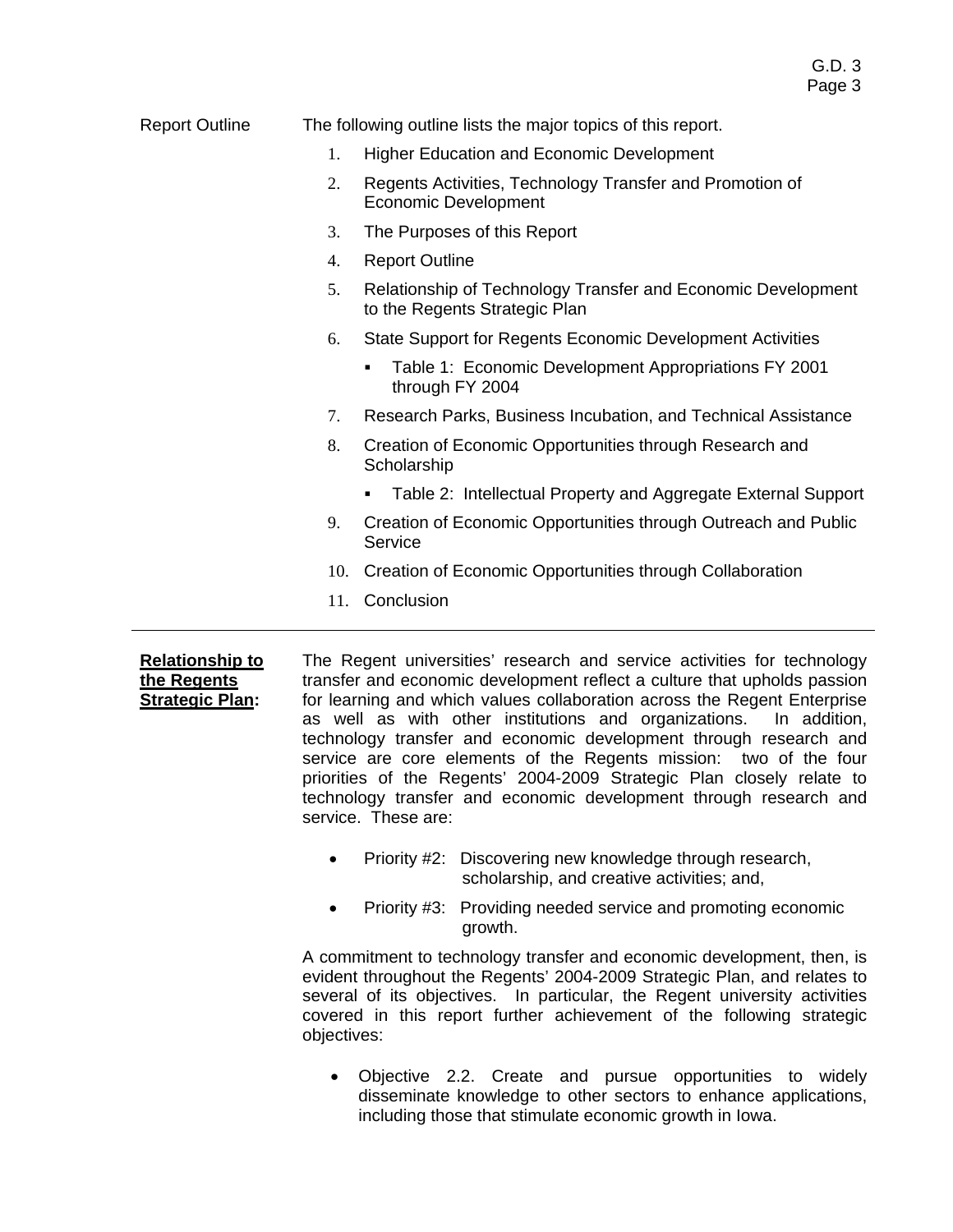- Objective 2.3. Ensure access among students to research opportunities, scholarship, creative activities, and business and industry internships.
- Objective 2.4. Acquire and manage resources that support and enhance research, scholarship, and creative activities.
- Objective 3.2. Attract investment to Iowa and grow a variety of business opportunities in the state by building on research strengths and increasing technology transfer to commercial and nonprofit entities.
- Objective 3.6. Draw upon research and scholarship strengths of the universities to address needs and enhance economic growth in the state.

### **Analysis:**

State Support for Regent Universities' Economic Development **Activities** Table 1, below, "Economic Development Appropriations FY 2001 through FY 2004" provides an overview of Regent university programs and trends in state appropriations and allocations related to economic development for fiscal years 2001-2004. During this period, total appropriations for Regent economic development programs declined from \$7.6 million to \$2.9 million (in non-constant dollars). Re-stated, state appropriations and allocations to Regent institutions for economic development in FY 2004 are less than 40% of those for FY 2001; moreover, these figures are not controlled for inflation.

Some Consequences of Reduced Appropriations There have been important consequences of reduced appropriations for Regent economic development activities. For example, Regent universities have had to raise fees for technical assistance or convert to fee-based technical assistance. As a result, many rural communities and businesses that cannot afford to pay for technical assistance, often those with the greatest need, are no longer served. In addition, significant reduction in state funding jeopardizes the research component of Regent technology transfer and economic development activities; for example, in the following ways:

- ! diminished ability to leverage state investments with federal and industry funding to build and further develop new ventures;
- ! decreased ability to attract and retain the researchers that drive intellectual property development;
- increased time required for developing technologies;
- ! fewer technology-oriented companies formed or re-locating to Iowa.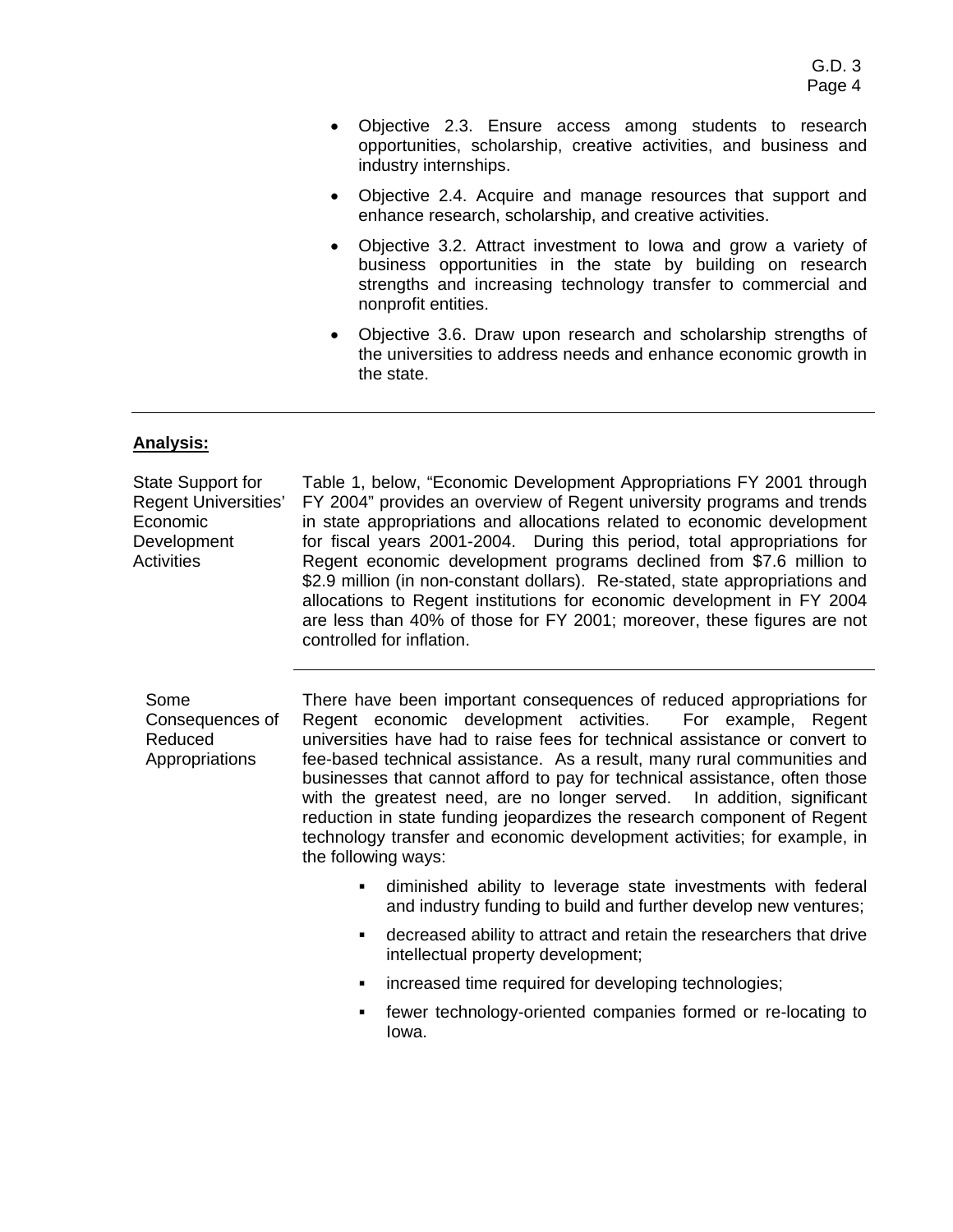# **Table 1: Economic Development Appropriations FY 2001 through FY 2004**

|                                                                                                                                       | FY 2001<br><b>Appropriations Reductions</b> | FY 2002    | <b>New Salary</b><br>Allocation | Final FY 2002<br>Appropriations Reductions Allocation | FY 2003       | <b>New Salary</b> | Final FY 2003<br><b>Appropriations</b> | <b>Enacted</b><br>FY 2004<br>Appropriations | Oct. 2003<br><b>ATB Cuts</b> | Adjusted<br>FY 2004<br><b>Appropriations</b> |
|---------------------------------------------------------------------------------------------------------------------------------------|---------------------------------------------|------------|---------------------------------|-------------------------------------------------------|---------------|-------------------|----------------------------------------|---------------------------------------------|------------------------------|----------------------------------------------|
| University of Iowa                                                                                                                    |                                             |            |                                 |                                                       |               |                   |                                        |                                             |                              |                                              |
| Advanced Drug Development                                                                                                             | 275,811                                     | (32,047)   | 7,010                           | 250,774                                               |               |                   | 113,172                                | 113,172                                     | (2,829)                      | 110,343                                      |
| Oakdale Research Park/Innovation Center                                                                                               | 341,021                                     | (39, 814)  | 9,383                           | 310,590                                               |               |                   | 140,166                                | 140,166                                     | (3,504)                      | 136,662                                      |
| Economic Development                                                                                                                  | 616,832                                     | (71, 861)  | 16,393                          | 561,364                                               | (321, 908)    | 13,882            | 253,338                                | 253,338                                     | (6, 333)                     | 247,005                                      |
| <b>Iowa State University</b>                                                                                                          |                                             |            |                                 |                                                       |               |                   |                                        |                                             |                              |                                              |
| Institute for Physical Research & Technology                                                                                          | 4,474,108                                   | (520, 017) | 103.466                         | 4,057,557                                             |               |                   | 1,790,657                              | 1,720,959                                   | (43, 024)                    | 1,677,935                                    |
| <b>Small Business Development Centers</b>                                                                                             | 1,220,417                                   | (136, 754) | 12,753                          | 1,096,416                                             |               |                   | 474,097                                | 550,000                                     | (13, 750)                    | 536,250                                      |
| Research Park/ISIS                                                                                                                    | 385,271                                     | (45,261)   | 11,120                          | 351,130                                               |               |                   | 159,407                                | 153,202                                     | (3,830)                      | 149,372                                      |
| Economic Development                                                                                                                  | 6,079,796                                   | (702, 032) | 127,339                         | 5,505,103                                             | (3, 179, 387) | 98,445            | 2,424,161                              | 2,424,161                                   | (60, 604)                    | 2,363,557                                    |
| University of Northern Iowa                                                                                                           |                                             |            |                                 |                                                       |               |                   |                                        |                                             |                              |                                              |
| <b>Metal Casting</b>                                                                                                                  | 176,861                                     | (20.838)   | 6.973                           | 162,996                                               |               |                   | 70,406                                 | 70,406                                      | (1,760)                      | 68,646                                       |
| Institute for Decision Making                                                                                                         | 757,098                                     | (88, 876)  | 24,403                          | 692,625                                               |               |                   | 300,149                                | 300,149                                     | (7, 504)                     | 292,645                                      |
| Economic Development                                                                                                                  | 933,959                                     | (109,714)  | 31,376                          | 855,621                                               | (511, 369)    | 26,303            | 370,555                                | 370,555                                     | (9,264)                      | 361,291                                      |
| <b>TOTAL</b>                                                                                                                          | 7,630,587                                   | (883, 607) | 175,108                         | 6,922,088                                             | (4,012,664)   | 138,630           | 3,048,054                              | 3,048,054                                   | (76, 201)                    | 2,971,853                                    |
| Percentage change based on prior year<br>Percent of prior year budget<br>Percentage change from FY 2001<br>Dollar change from FY 2001 |                                             | $-11.6%$   | 2.3%                            | 90.7%<br>$-9.3%$<br>(708, 499)                        | $-58.0%$      | 2.0%              | 44.0%<br>$-60.1%$<br>(4, 582, 533)     | 100.0%<br>$-60.1%$<br>(4, 582, 533)         |                              |                                              |

Highlights represent allocations and not appropriated amounts.

\* Legislative allocation for \$550,000 for SBDC, mandating a reduction in the other ISU economic development units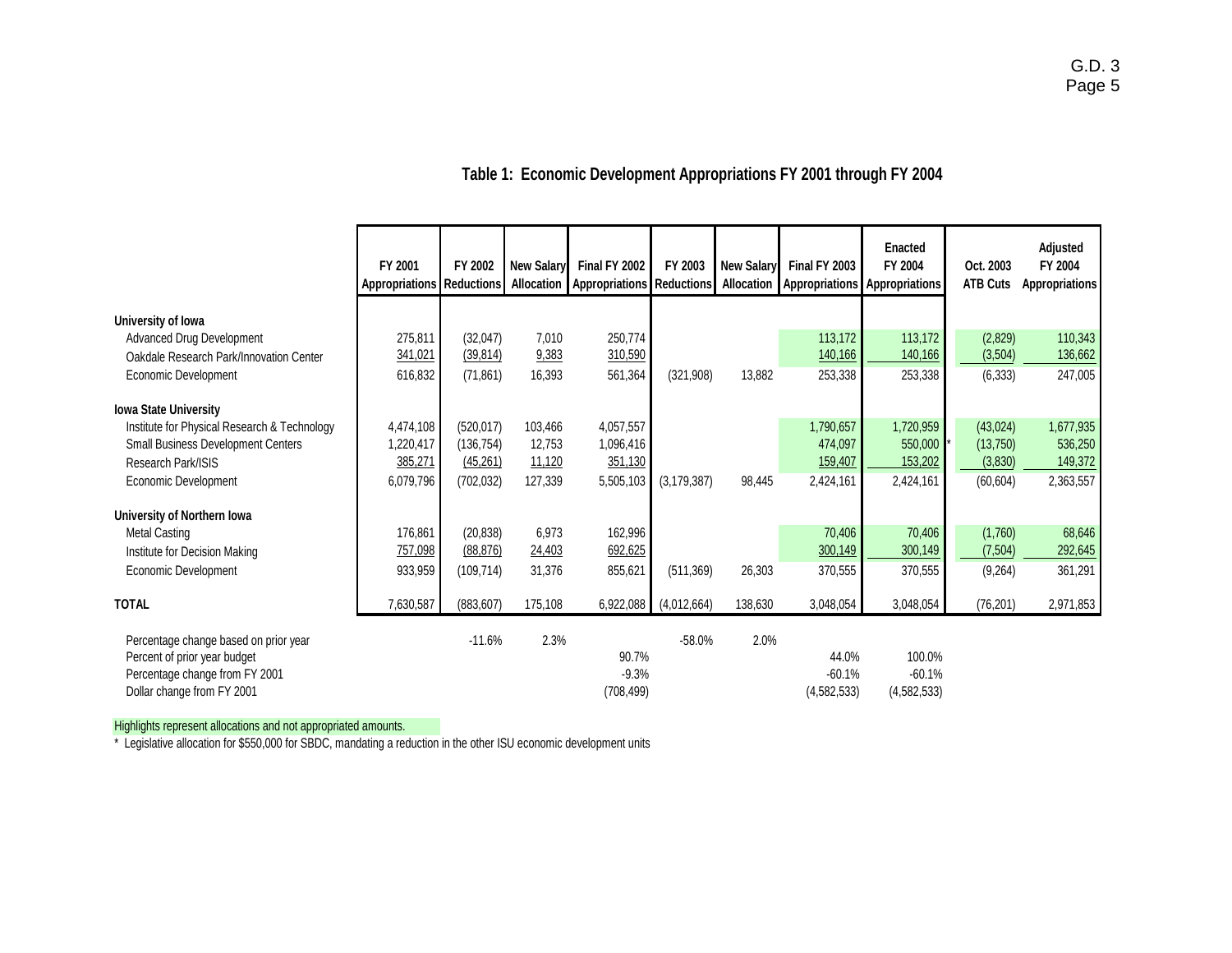Research Parks, **Business** Incubation, and **Technical** Assistance

Numerous Regent university programs and projects undertaken by a host of different units address the salient objectives of technology transfer and economic development. Among the more direct and purposeful means by which the Regent universities support business and job creation is through business and technology incubation. The Regent universities business and technology incubators provide guidance through the start-up process as well as the ideal first homes for new companies, offering connections to the respective universities, affordable space with reception services, office equipment, conference rooms, and other amenities at reasonable rates.

Every year, the incubators attract new companies and assist them through the process of moving from product development to product sales. Once sales are established, companies grow out of the incubators. Some companies remain within the research parks and continue to receive development assistance, while others move on to commercial space elsewhere. As companies mature, the universities provide opportunities for collaboration between researchers in the companies and at the Regent universities. In addition, the Pappajohn Centers which are located at each Regent university provide mentoring to new companies as well as the opportunity for companies to utilize students as interns and researchers.

UNI Through its Regional Business Center, the University of Northern Iowa provides seven business accelerator suites. At just two years old, the Center has graduated five businesses, and nine businesses are on a waiting list to enroll. Virtual incubator services are also provided to five rural areas through the UNI Regional Business Center. Together, the two incubator programs have launched 30 new ventures which in turn have created more than 130 jobs in the past fiscal year.

> UNI provides advanced technical assistance to Iowa's larger companies as well. Strategic Marketing Services (SMS) provides market research leading to new customers, expanded markets, and job creation. Companies using the services of SMS report an average increase in employment of 16%.

> At UNI, outreach and economic development activities are managed through its Business and Community Services Division (BCS). BCS emphasizes hands-on technical assistance to businesses and communities to meet the individual needs of each client. UNI's economic development activities also create opportunities for students and faculty to actively participate in economic, community, and business development projects throughout Iowa, even as they address the practical problems facing businesses and communities. Altogether, UNI outreach programs in technology transfer and business/community development activities have collectively served nearly 4,000 businesses/entrepreneurs and 465 community clients, involving approximately 34,500 employees and community leaders in all 99 of Iowa's counties.

> UNI's Institute for Decision Making (IDM) assists local economic development groups with various types of development projects. During its 15-year history, IDM has helped nearly one-half of Iowa's communities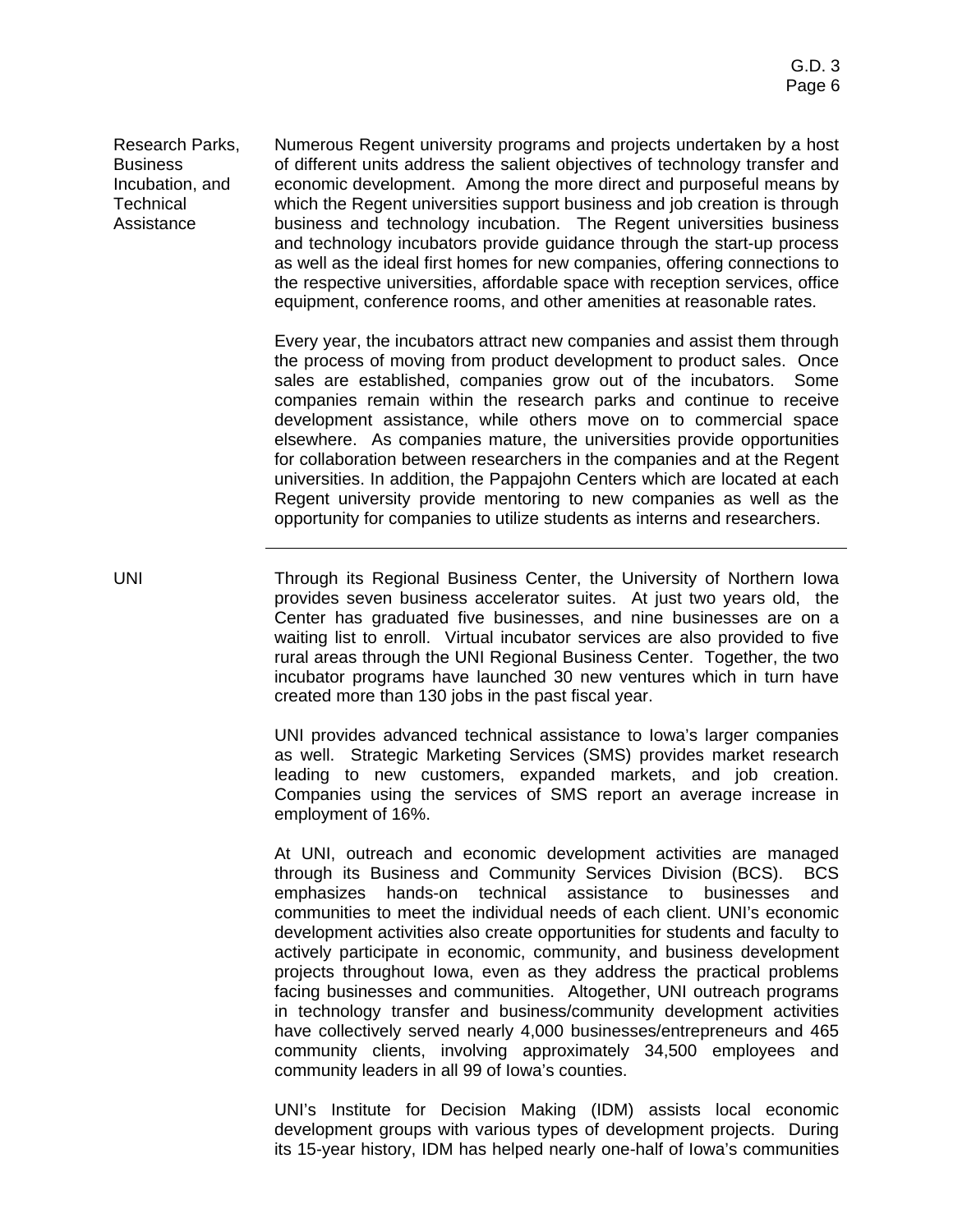with hands-on, action-oriented economic development assistance. Local development groups report more than one thousand jobs per year are created as an indirect result of IDM's technical guidance. IDM also contributes to the economic development efforts of Iowa communities through its emphasis program of study in community economic development. Via this program, UNI has provided at least a dozen entrylevel economic developers for Iowa's communities.

ISU At Iowa State University, two important elements of business and technology incubation are the Iowa State Innovation System (ISIS) and the Iowa State University Research Park.

> ISIS, ISU's technology incubator, provides an ideal first home for companies, and generally attracts five new companies each year. Companies typically spend one to three years in the incubator moving from product development to product sales. Once sales are established, companies grow out of the Incubator. Companies sometimes remain within the research park and continue to receive development assistance, while others move on to commercial space elsewhere.

> Iowa State University Research Park provides expansion space for new companies, often financing the space and improvements. The Park is a 230-acre development with over 270,000 square feet of building space located south of the Iowa State University campus. The ISU Research Park is more than just land and buildings; it is a technology community that encourages commercialization of University research. The ISU Research Park has been instrumental in the creation of a total of 63 companies since its inception. As a consequence of the successes of the current group of companies affiliated or associated with the park and its programs, there are approximately 1,165 people employed across these businesses statewide.

> In addition to ISIS and the Research Park, Iowa State University's economic development/technology transfer support system includes the following units, which are coordinated through the Coordinating Council on Technology Transfer:

- Institute for Physical Research and Technology (IPRT): IPRT plays an integral role in the process of technology transfer targeted at new business creation. It provides funding for technology development and its real-world application. IPRT also provides assistance to Iowa companies with SBIR (Small Business Innovation Research) and STTR (Small Business Technology Transfer) applications.
- Pappajohn Center for Entrepreneurship and the Small Business Development Center (SBDC): These units work with researchers to define the technologist's role in the company, evaluate markets, assist in the creation of a business plan and help the company develop connections with accountants, attorneys and investors. In a typical year, the Pappajohn Center, working with IPRT, the Plant Sciences Institute, and other research centers, identifies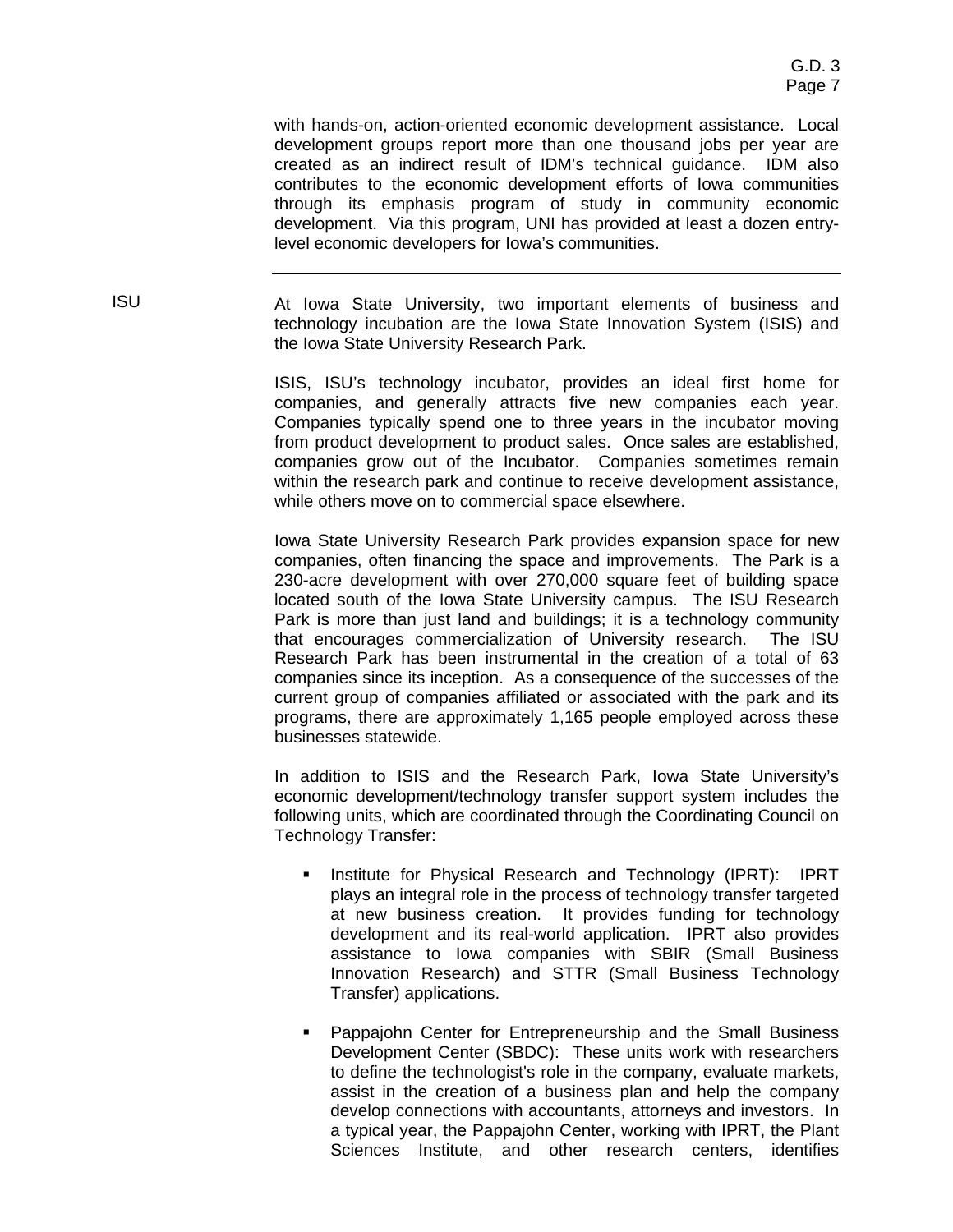approximately 25 prospective new technologies. The Pappajohn Center helps the researcher develop the model for the business and establish the network of resources necessary to implement the plan. The Pappajohn Center/SBDC also continues to provide a referral network and facilitates the recruitment of students, including access to internships.

! Center for Industrial Research and Service (CIRAS): CIRAS provides technical support to Iowa companies in all 99 counties by developing products, improving fabrication and by testing products to increase competitiveness. It helps companies create and retain jobs, and it saves companies money by offering solutions to problems with plant layout and manufacturing techniques.

At the University of Iowa, Oakdale Research Park and the Technology Innovation Center support technology transfer to business applications and new business development. The University of Iowa established the Technology Innovation Center (TIC) in 1984 to provide a nurturing environment for new business ventures using advanced technology. The TIC has accepted 74 start-up companies.

The University established the Oakdale Research Park (ORP) in 1989 for growing technology companies that required a sustained research relationship with SUI. Four SUI research laboratories were established at Oakdale where they would be particularly accessible to industry. These centers represent research strengths of SUI and areas in which there is potential for economic growth. The labs are:

- Center for Biocatalysis and Bioprocessing (CBB);
- Center for Advanced Drug Development (CADD);
- National Advanced Driving Simulator (NADS); and,
- Oakdale Medical Research.

At the end of FY 2003, 35 companies were affiliates of the ORP or TIC incubator, which together contribute to substantial job growth. At the end of FY 2003, the 35 ORP and TIC incubator affiliates, along with the four laboratories, reported 1,439 total employees including 113 SUI students and post-graduate fellows. The number of employees increased by 362 or 34 percent since FY 2002. Employees of the TIC- and ORP-affiliate companies and labs live in 60 different cities and towns in 20 counties in Iowa. Average full-time salaries reported by the TIC and ORP companies are approximately \$50,000.

At the TIC, SUI spin-off companies and other new business ventures using advanced technology take advantage of the nurturing environment and establish important research relationships with the SUI to assist their growth. On the ORP, growing companies that require sustained research relationships with SUI find the location offers convenient access to SUI research resources and to their employees who are increasingly drawn from a wide region of Iowa.

SUI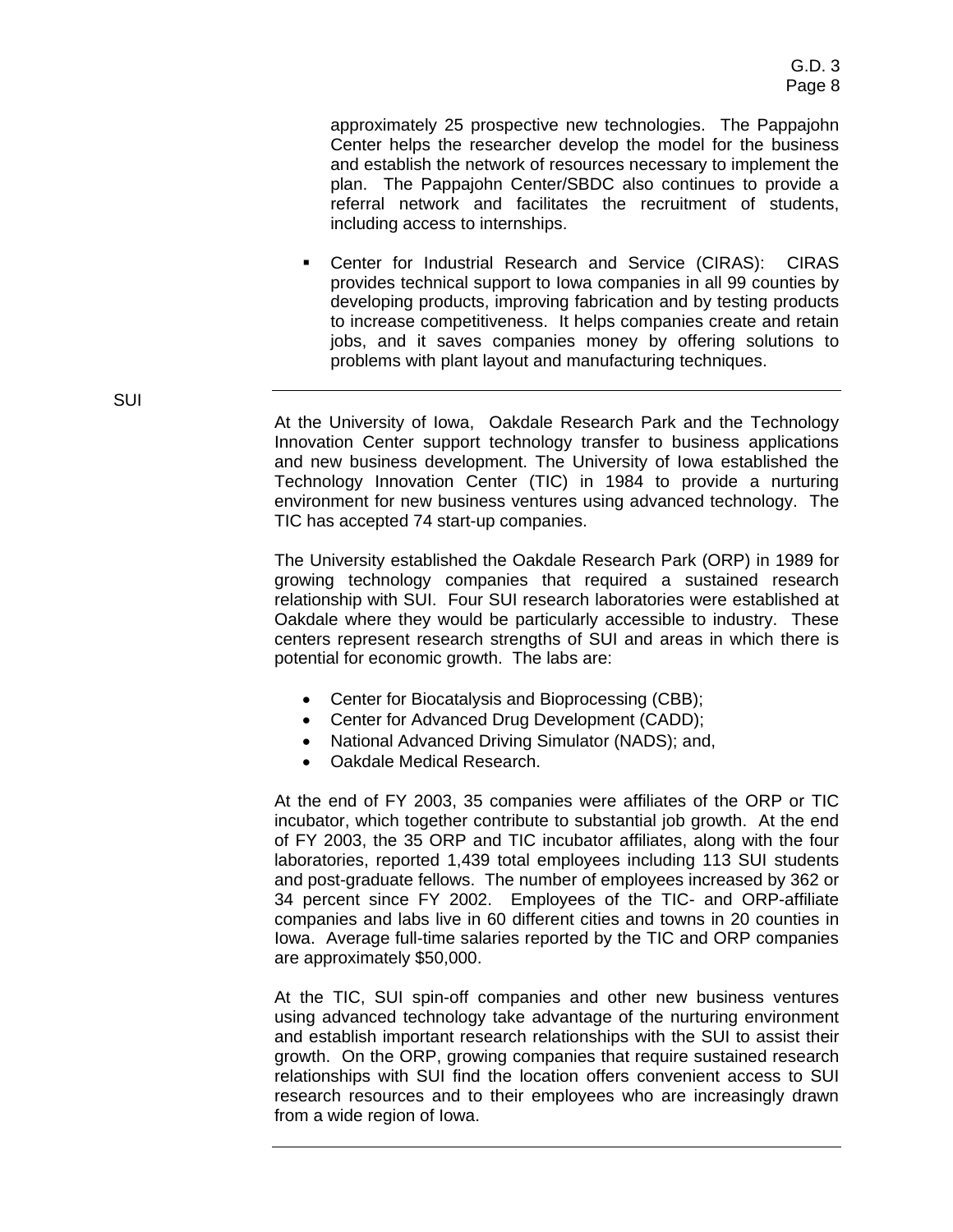#### **Office of Corporate Partnerships**

SUI also offers technical assistance to existing companies through its Office of Corporate Partnerships (OCP). The OCP completed 42 visits to Iowa companies in FY 2003 and facilitated discussions between corporate representatives and SUI researchers, technology transfer staff, career placement officers, senior external relations staff and SUI Foundation personnel. Because of its deliberate, active participation on state, regional and community boards and committees, OCP increasingly serves as a referral point for a wider range of statewide resources. OCP is taking a leadership role to facilitate greater interaction between UI students and Iowa business and industry.

#### **Creation of Economic Opportunities through Research and Scholarship**

Research and **Scholarship** The immense research enterprise of the Regent universities leads to new knowledge and creative activity, but it also is an important economic engine. In FY 2003, University of Iowa faculty, for example, attracted \$352.3 million in external support, including \$279.3 million for sponsored research. Using a formula developed by the U.S. Department of Commerce, the research funding won by SUI faculty alone supported 7,262 jobs in Iowa.

> The research foundations at each Regent university are instrumental in managing intellectual property through invention disclosures, patent applications, copyright protections, and agreements to enable public use of intellectual property created at the universities. In addition, they advance research at the institution by assisting students, researchers, and research administrators in locating industry and business information and by providing potential business partners a point of entry for collaboration with university researchers.

> Some figures concerning research and scholarship at Regent universities follow in this section. Table 2, "Intellectual Property and Aggregate External Support" provides detailed information about all three universities.

SUI **University of Iowa Research Foundation (UIRF).** Thanks to success in winning external support, SUI faculty expanded their research activities and submitted 75 new invention disclosures to the University of Iowa Research Foundation (UIRF) in FY 2003. The UIRF filed 101 U.S. patent applications, received 39 issued patents, executed a record high 42 license and option agreements, and earned a record high \$8,762,838 in royalty and license fee income. The number of executed license and option agreements has doubled over the past five years.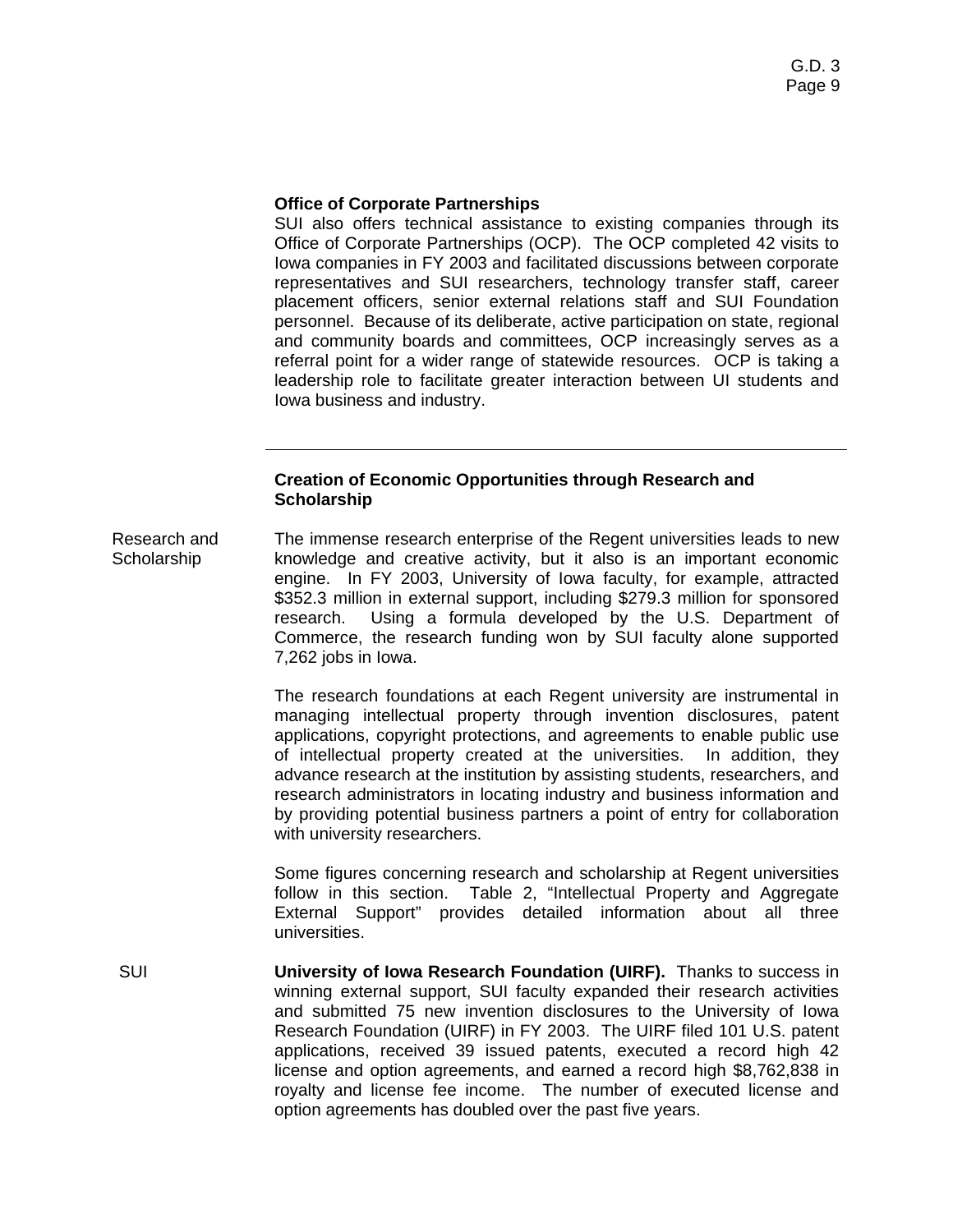As part of overall external support, corporate research support totaled \$33.3 million at SUI. The SUI Division of Sponsored Programs and the Clinical Trials Office successfully negotiated 371 corporate research agreements in FY 2003. In the past five years, the totals are 1,887 corporate research agreements and \$167.8 million in corporate support.

- ISU **ISU Research Foundation (ISURF):** ISURF manages the intellectual property for Iowa State University. It works with faculty members in regard to disclosures and patents, and then it works with companies to license those technologies. It also funds projects within the University that have potential for intellectual property.
- UNI **UNI Research Foundation (UNIRF):** UNIRF is the incorporated unit through which UNI intellectual policies are managed, and profits from intellectual properties are received, disbursed and managed. The UNI Intellectual Property Committee was created in 1998 to more actively engage faculty and staff in patenting, trademarking, copyrighting and licensing technologies developed at UNI.

| <b>Intellectual Property and External</b>                                                           | FY 2003       |               |              |               |  |  |  |  |
|-----------------------------------------------------------------------------------------------------|---------------|---------------|--------------|---------------|--|--|--|--|
| <b>Support Indicators</b>                                                                           | ISU           | <b>SUI</b>    | <b>UNI</b>   | <b>TOTAL</b>  |  |  |  |  |
| Number of disclosures of intellectual<br>1<br>property                                              | 134           | 75            |              | 210           |  |  |  |  |
| Number of patent applications filed<br>2.                                                           | 37            | 101           | 2            | 140           |  |  |  |  |
| 3.<br>Number of patents issued                                                                      | 27            | 39            | 2            | 68            |  |  |  |  |
| Number of license and option<br>4.<br>agreements executed on institutional<br>intellectual property | 187           | 42            | 2            | 231           |  |  |  |  |
| Number of license and option<br>5.<br>agreements yielding income                                    | 437           | 177           | 6            | 620           |  |  |  |  |
| Royalties/license fee income<br>6.                                                                  | \$6,820,000   | \$8,762,838   | \$26,320     | \$15,609,158  |  |  |  |  |
| Revenue to lowa companies as a<br>7.<br>result of licensed technologies <sup>1</sup>                | \$14,800,000  | \$1,506,526   | \$890,000    | \$17,196,526  |  |  |  |  |
| Total sponsored funding<br>8.                                                                       | \$230,400,000 | \$352,319,990 | \$18,071,000 | \$600,790,990 |  |  |  |  |
| Sponsored funding for research<br>9.                                                                | \$148,000,000 | \$279,320,212 | \$1,750,000  | \$429,070,212 |  |  |  |  |
| 10. Corporate-sponsored funding for<br>research and economic development <sup>2</sup>               | \$26,400,000  | \$33,274,148  | \$3,214,000  | \$62,888,148  |  |  |  |  |
| 11. Iowa special appropriations for<br>economic development and technology<br>transfer <sup>3</sup> | \$2,424,161   | \$253,338     | \$370,555    | \$3,048,054   |  |  |  |  |

### **Table 2: Intellectual Property and Aggregate External Support**

<sup>1</sup> Aggregate FY 2003 sales reported by Iowa companies of products and services based on licensed inventions.

 $2$  Excludes corporate philanthropy.

<sup>&</sup>lt;sup>3</sup> See table 1: "Economic Development Appropriations FY 2001 through FY 2004."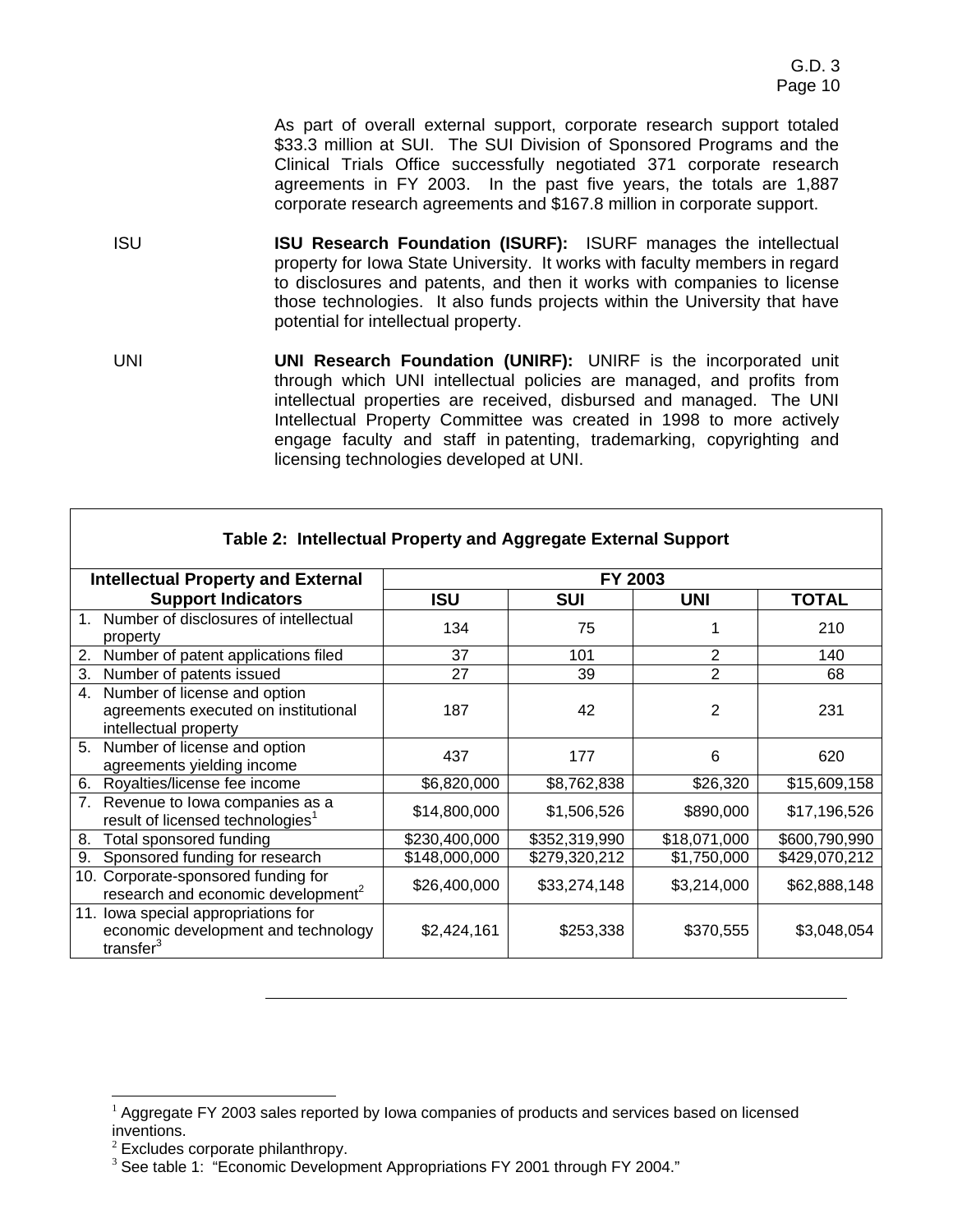#### **Creation of Economic Opportunities through Outreach and Public Service**

Outreach and Public Service In line with their respective missions, the Regent universities undertake a host of outreach and public service programs and projects, which create economic opportunities in Iowa. In particular, the Regent universities provide the following kinds of service:

- direct and hands-on technical assistance to businesses and entrepreneurs
- direct economic development assistance to Iowa communities
- economic development services provided by the research parks

The following section provides a description of the ways in which, in addition to those already described, the Regent universities engage in these kinds of activities.

UNI **At UNI, outreach services for economic development build on and flow** from the educational mission of the university, leveraging the intellectual capacity and technical expertise of faculty, staff, and students to address needs of external constituents even while providing enriching real-world educational experiences and professional networking opportunities to students.

> UNI outreach services are provided through the Business and Community Services (BCS) division, which provides an integrated approach to meeting the needs of businesses, entrepreneurs and communities throughout Iowa. Eleven separate outreach programs work to solve the problems of external constituents in the following UNI core competencies. These include the following:

- Market research and analysis services to Iowa companies provided by Strategic Marketing Services;
- Educational and technical advice related to the environment and environmentally sound practices provided by the Iowa Waste Reduction Center;
- Hands-on community and economic development assistance and research provided by the Institute for Decision Making to 448 communities in nearly all of Iowa's counties;
- Specialized business management training provided by the Management and Professional Development Center in 133 workshops to 2,144 business professionals in FY 2003;
- Counseling to over 1,000 small businesses and linkage to new venture financing and entrepreneurship services provided by the downtown Waterloo Regional Business Center SBDC and by the John Pappajohn Entrepreneurial Center;
- Biobased industrial lubricant development and performance testing (Ag-based Industrial Lubricants - ABIL - has developed and licensed 13 products and formed a for-profit company to market soy-based industrial lubricants.);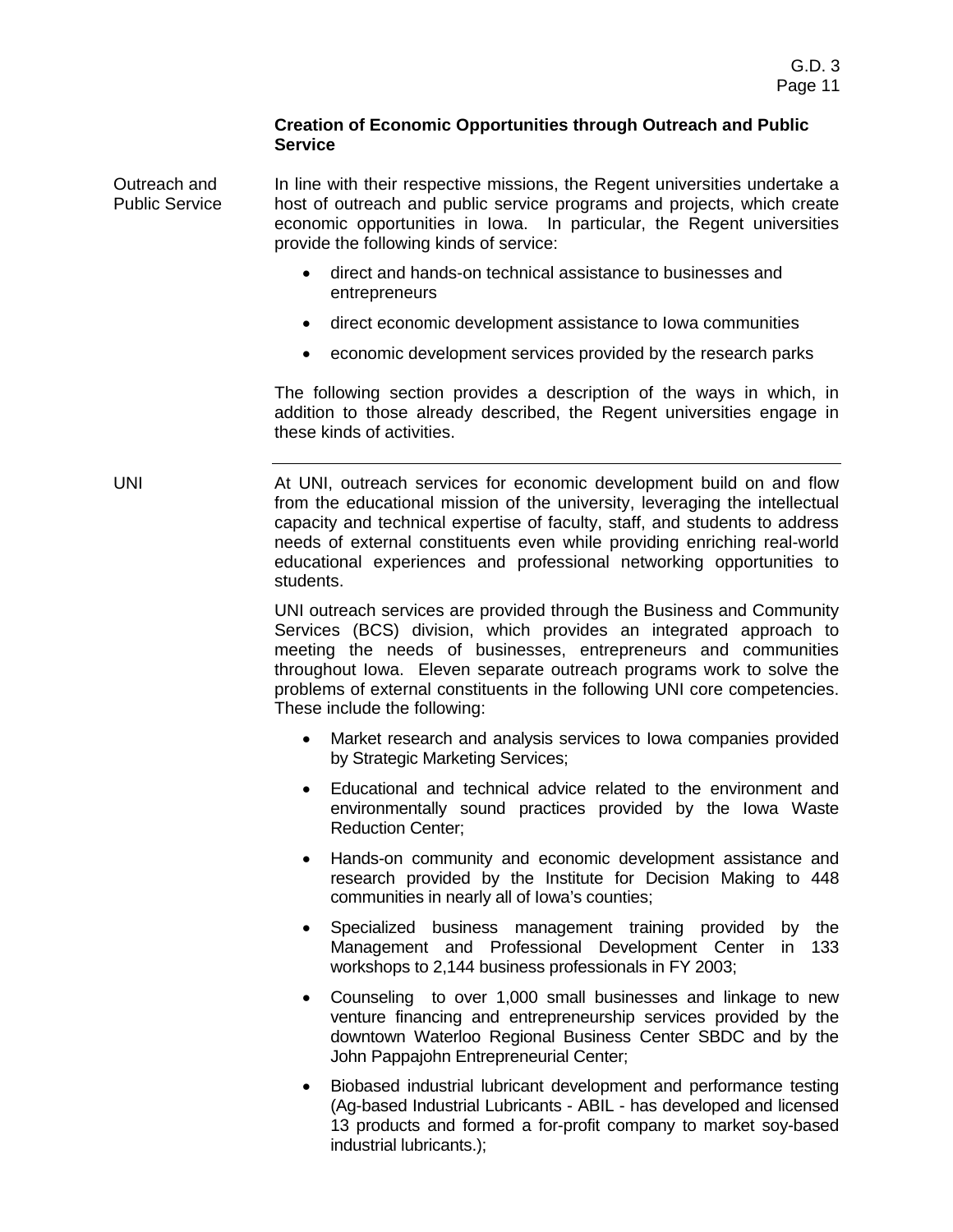- Metal casting technologies and testing services assistance provided to 32 Iowa foundries (to address issues such as process efficiencies, waste reduction and advanced foundry technologies) through the Metal Casting Center;
- Research project funding and outreach services related to recycling and reuse provided by the Recycling and Reuse Technology Transfer Center;
- Standardized mechanical, physical and chemical testing of metals and polymers provided by the UNI Materials Testing Service;
- Assistance to Iowa businesses and communities in accommodating the needs of newcomers (Four separate manuals have been produced to help communities and businesses as they accommodate the needs of immigrant and refugee newcomers.) through the UNI New Iowans Program; and,
- Roadside vegetation research for restoring right-of-ways provided by the Native Roadside Vegetation Center.
- ISU In addition to the public service activities detailed elsewhere in this report, ISU also provides assistance to Iowa communities through several academic departments and centers, ranging from projects in the College of Design that help with landscape and architectural designs, to projects conducted by the Center for Transportation Research and Education that improve the transportation infrastructure of Iowa and its communities, to projects that help communities with issues like daycare.

Iowa State University engages in several other programs and projects that have direct impact on both the creation as well as the retention of jobs in Iowa. The IPRT (Institute for Physical Research and Technology) Company Assistance Program interacts with numerous companies across Iowa each year. In addition, the Center for Industrial Research and Service (CIRAS), the Small Business Development Center (SBDC), and the Iowa Manufacturing Extension Partnership (IMEP) also interact with companies in solving their production and management problems. These interactions lead to the resolution of problems related to product development and business management. As a consequence of the improved production resulting from these interactions, businesses have been able to retain and often expand their work force.

SUI At SUI, direct technical assistance to businesses, entrepreneurs, and Iowa communities is provided by the Small Business Development Center and the John Pappajohn Entrepreneurial Center.

> **Small Business Development Center (SBDC):** The SUI SBDC is a provider of business assistance, training, and information to Iowa's business owners and operators. The SBDC is part of a nationwide economic effort to increase the number of businesses in the U.S. and in Iowa, create jobs, create wealth, and sustain employment. The program is a partnership between the Small Business Administration, the State of Iowa and SUI. The SUI SBDC priority is establishment of companies that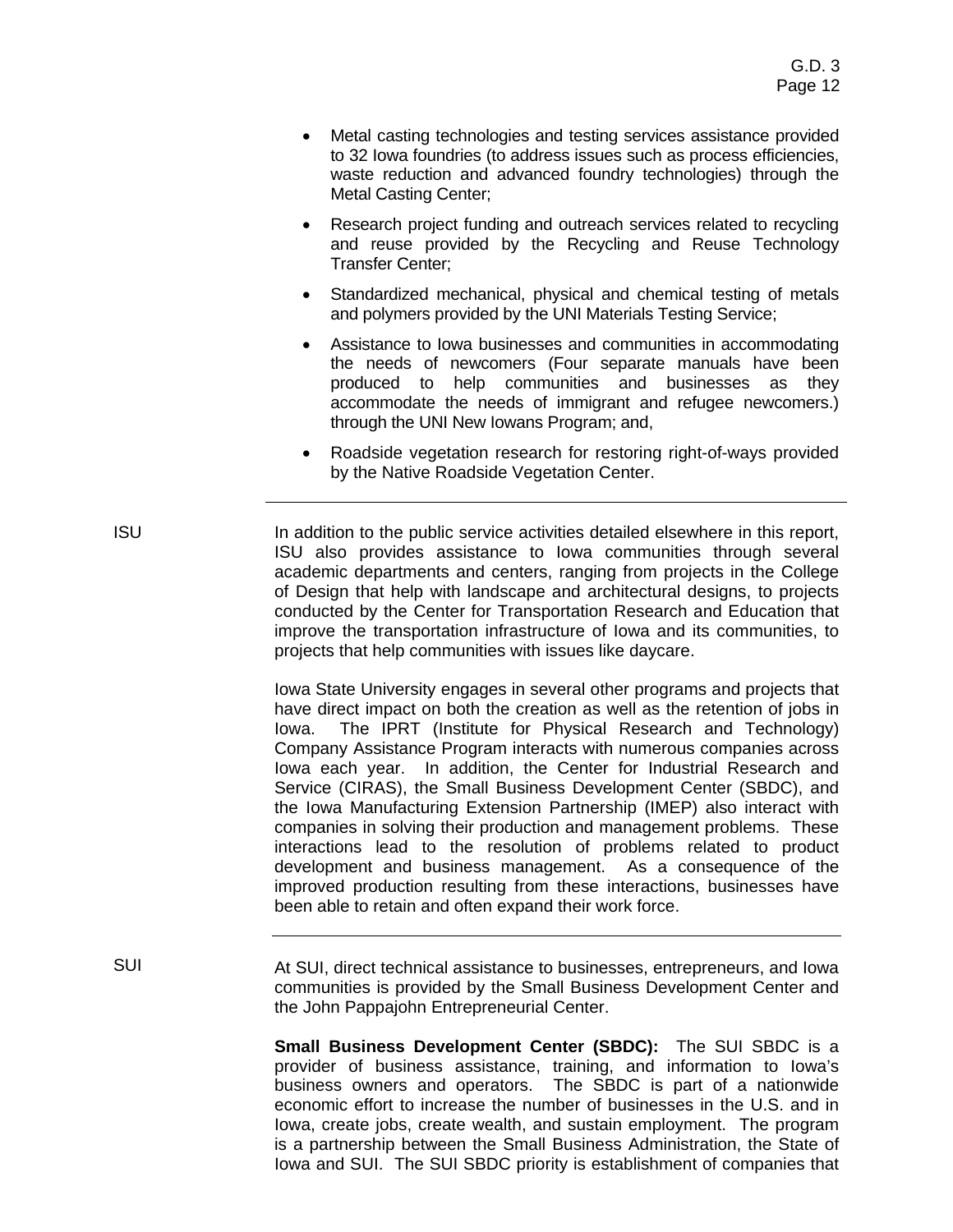utilize technologies developed at SUI and other fast-growing companies. In FY 2003 the SUI SBDC provided one-on-one technical assistance to 314 small businesses. In all, the SBDC delivered 2,907 hours of technical assistance to Iowa companies.

**John Pappajohn Entrepreneurial Center (JPEC):** The JPEC offered its University-wide Certificate in Entrepreneurship program to SUI undergraduates and delivered advanced graduate courses through the Tippie College of Business full-time MBA program and evening MBA program in Des Moines, Cedar Rapids, and the Quad Cities. Total student enrollment in FY 2003 was almost 1,400. In FY 2003, JPEC:

- Launched a joint MBA/Biomedical Engineering project to evaluate the feasibility of new technologies developed by students and faculty in the Biomedical Engineering program;
- Provided advanced business and strategic planning assistance to 24 start-up and early-stage companies;
- ! Delivered individual mentoring to an estimated 100 entrepreneurs;
- ! Launched the Wellmark Venture Capital Fund to support the development of start-up companies in Iowa;
- ! Partnered with the area community colleges to deliver entrepreneurial training to more than 450 Iowans across the state;
- ! Provided training and support to more than 75 high school teachers; and,
- ! Conducted statewide summer entrepreneurial camps for high school youth and elementary school children in Eastern Iowa.

Examples of major projects of direct and hands-on technical assistance to businesses and entrepreneurs at SUI include the following:

- ! The Center for Biocatalysis and Bioprocessing (CBB) is a multidisciplinary research group with a primary focus on biocatalysis and bioprocessing. It collaborates with industry from Iowa and around the world, along with many leading universities and U.S. government agencies.
- ! The Center for Advanced Drug Development (CADD) operates under the umbrella of the UI College of Pharmacy, offering non-production contract services that complement those of the Division of Pharmaceutical Service, a service unit of the College and an FDA-registered manufacturer of new drugs for human clinical trials.
- . The National Advanced Driving Simulator (NADS) is an internationally-unique, and the most advanced, motor vehicle simulator for conducting human-centered driving safety research in a highly re-configurable computer generated environment. Among other projects, NADS staff is supporting a project to study the effects of blood alcohol content on driving performance.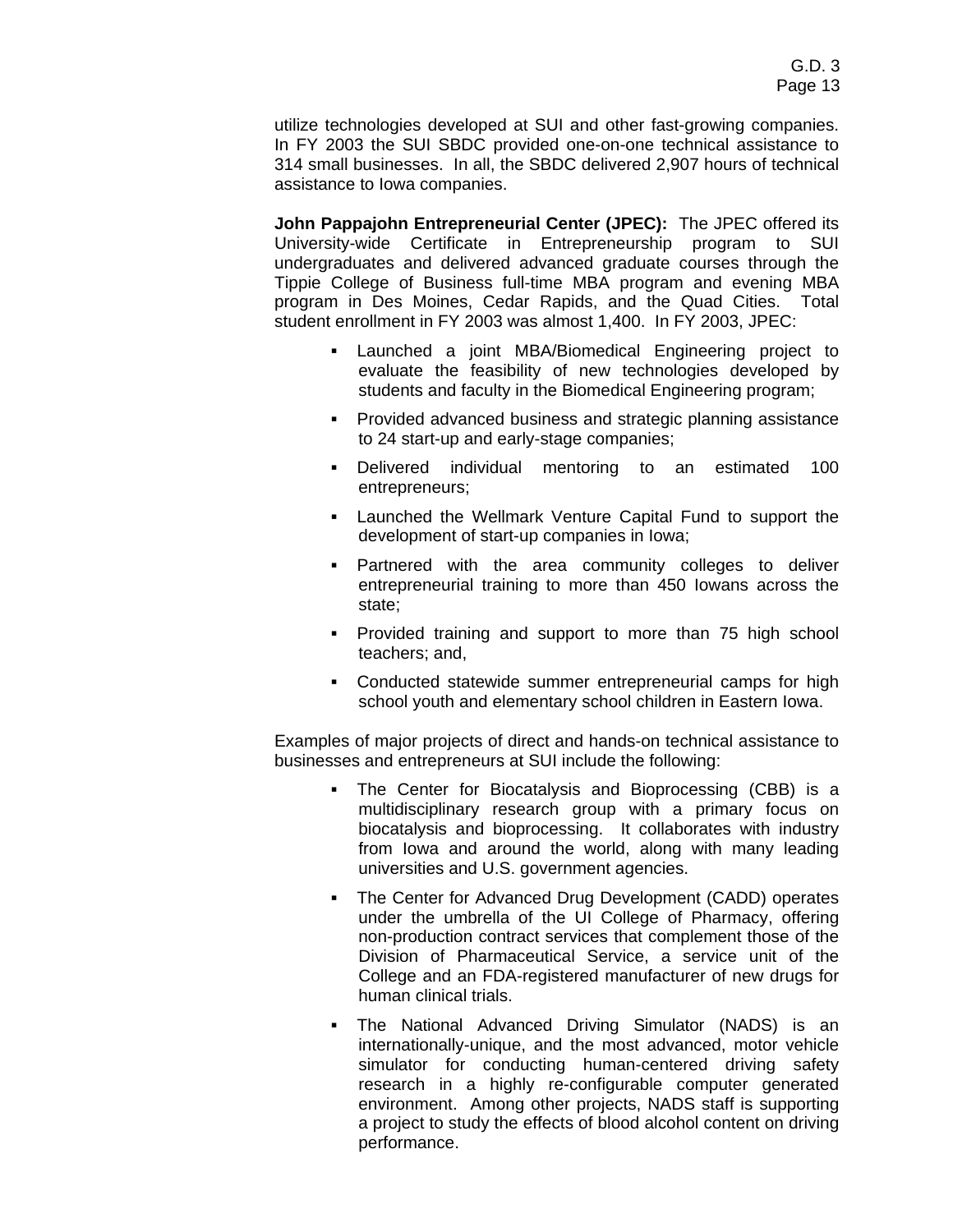! The Human Health and Medicine laboratories expanded with the addition of the Inflammation Program of the Carver College of Medicine into a new 16,000 square-foot laboratory. It joins research programs in macular degeneration and pediatrics, as well as a transgenic animal facility, on the Oakdale Research Park.

#### **Creation of Economic Opportunities through Collaboration**

- Collaboration Coordination and collaboration are critical in today's quest for resources and for shared responsibility in implementation. Regent universities collaborate with one another as well as with such other economic development service providers in Iowa as Iowa community colleges, the Iowa Department of Economic Development, Iowa Workforce Development, the Department of Natural Resources, Recycle Iowa, and USDA Rural Development. A host of initiatives promote economic development in a variety of ways. The discussion in the following section highlights for illustrative purposes a small number of major economic development collaborative projects.
- Examples of **Collaborative Projects** The following is a non-exhaustive list of major economic development collaborative projects include undertaken by the Regent universities.
- UNI UNI engages in numerous activities that promote economic development through interactions with companies and state agencies, such as those listed in the introduction to this section. Examples of major collaborative projects include the following:

**Iowa Waste Reduction Center – STAR Training with Community Colleges.** To date, the IWRC has collaborated with 11 community colleges within Iowa to transfer the Spray Technique Analysis and Research (STAR) Training Program. This collaboration entails community college instructors' training at the IWRC's applied research facility, followed by the purchase of necessary equipment. Also, IWRC staff travel to the community college to assist the instructor with initial training.

**Regional Business Center/SBDC-ISED Women's Enterprise Development.** The SBDC continues to work in partnership with the Institute for Social and Economic Development (ISED) to deliver specialized entrepreneurship services to women through the SBA Iowa Women's Enterprise Center. The UNI SBDC component of this program has served more than 1,580 business owners since 1998 and has facilitated the start-up of nearly 211 new businesses in Iowa. This past year, 272 businesses, predominantly women-owned, participated in technology and web development training sessions in Northeast Iowa. From these participants, 14 new ventures were launched, four businesses expanded, and 52.4 new FTE jobs created.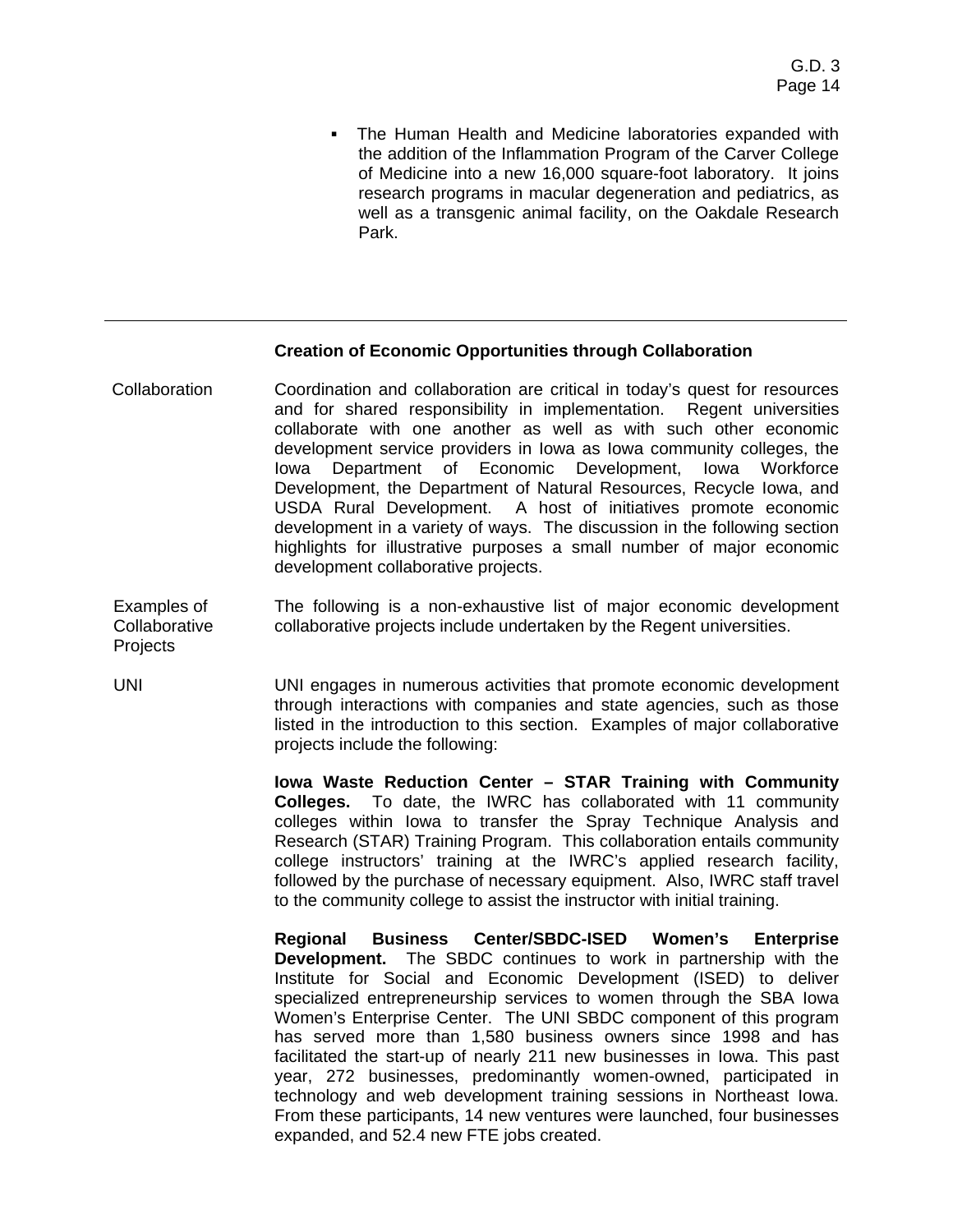**Institute for Decision Making Assists Iowa Workforce Development to Improve the Delivery of Labor Market Information.** The availability of labor market information is a critical component in Iowa's economic development efforts. During 2003, IDM assisted IWD with several projects that will improve the use of labor market data by economic development organizations and businesses. IDM completed an inventory and assessment of the state's labor market data collected by IWD's Policy and Information Division. This analysis provided IWD with recommendations on how it could enhance and expand the data and services that it provides to businesses and communities. IDM also continued to assist IWD's Workforce Research Bureau with ongoing methodology enhancements to its laborshed studies that are completed for Iowa communities, including identifying sampling methods that would enable IWD to enhance its laborshed survey process. IDM completed a survey and follow-up interviews of economic development professionals to identify how laborshed data is being used in their economic development activities. The survey results were used by IDM and IWD to develop a *Laborshed Best Practices Guide* for economic development professionals.

**Ag-Based Industrial Lubricants (ABIL) Collaboration with John Deere and University of Iowa.** ABIL participates annually in multi-institutional projects. This fiscal year, ABIL co-sponsored with John Deere a series of health studies at the University of Iowa's Environmental Health Sciences Research Center, Oakdale Campus. The five-month study was designed to investigate toxicity of new and used soybean-based metalworking fluids as compared to petroleum fluids. Physiochemical characteristics and pulmonary sensitivity of small lab animals were evaluated.

ISU ISU also engages in numerous activities that promote economic development through interactions with state agencies as well as companies throughout Iowa. ISU has participated in collaborations with the Iowa Department of Economic Development (IDED) as well as the Greater Des Moines Partnership in bringing foreign businesses to Iowa. Some details of these interactions are presented below.

> **Korean Initiativ***e***.** ISU has partnered with the Greater Des Moines Partnership and IDED in an effort to attract Korean businesses to Iowa. To date, two companies have given a verbal commitment to have their U.S. offices in the ISU Research Park: a successful biotech incubator has verbally committed to use the ISU Research Park as a conduit for introducing its best companies to the U.S. marketplace, and a Memorandum of Understanding has been signed with South Korea's largest biotech company to interface with the Research Park as well as scientists at the University.

> **DOT Collaboration.** On April 9, 2003 ISU and CTRE signed a Collaboration Agreement with the University of Iowa, the University of Northern Iowa, and the Iowa Department of Transportation to facilitate transportation research to benefit the State of Iowa. Four workshops on research needs have been held, and a business plan is being developed. The transportation researchers at each institution will learn more about their colleagues and collaboratively undertake projects that benefit Iowa.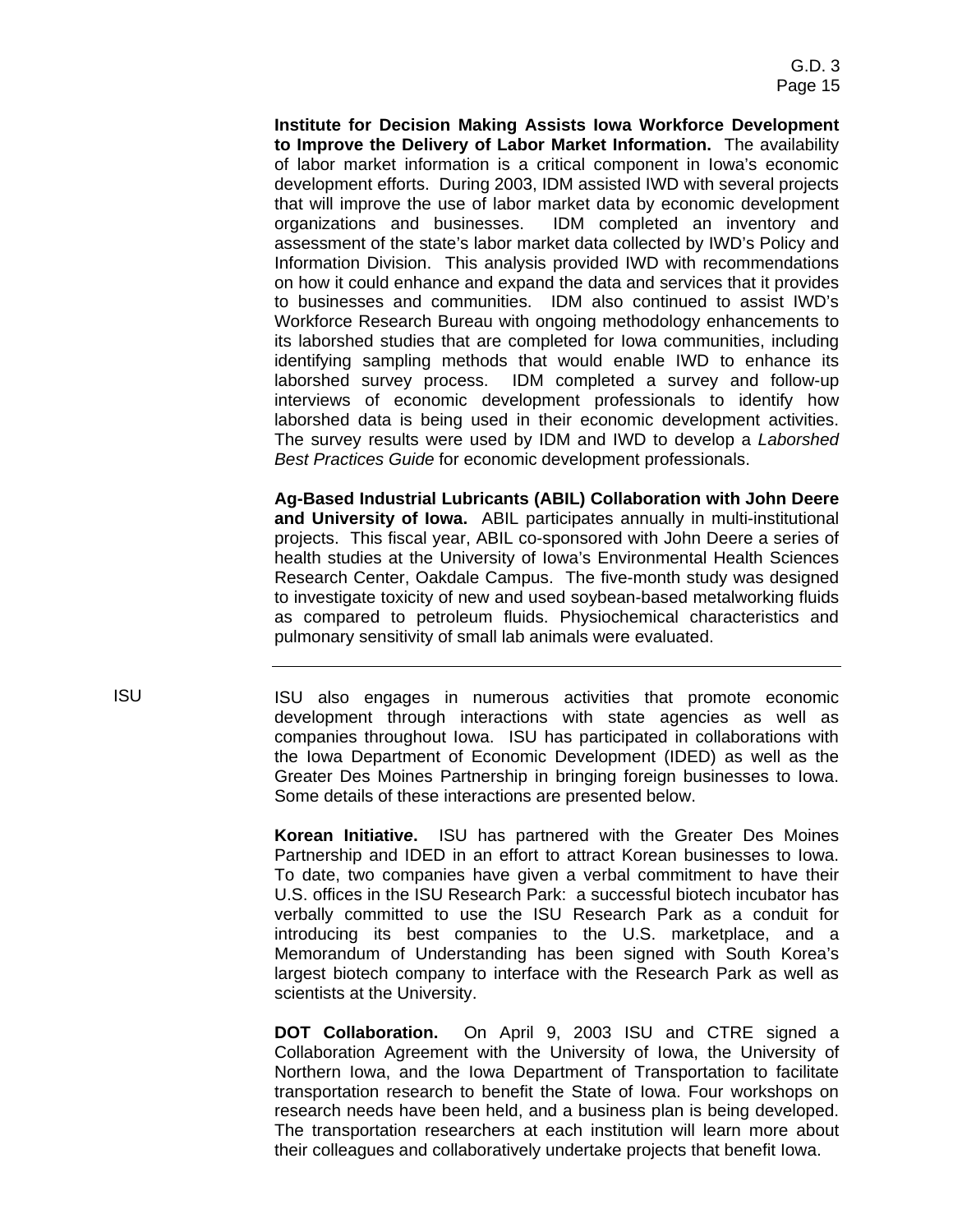**Iowa Manufacturing Extension Partnership.** This partnership is with all of the community colleges and delivers to Iowa manufacturers training and technical assistance. It is funded by a grant from the U.S. Department of Commerce, the National Institute of Standards and Technology, Manufacturing Extension Program. The Center is one of approximately 70 similar organizations in the United States. Impacts of the program are independently evaluated. During the current calendar year, the Center has ranked highest in all of the nation in terms of impacts on employment, investment, and sales of the manufacturing firms with which it has worked.

**Northeast Iowa Dairy Foundation.** This independent not-for-profit Foundation was developed cooperatively by Northeast Iowa Community College and Iowa State University Extension. It offers extensive training and technical assistance programs. In cooperation with the Foundation, ISU Extension and Northeast Iowa Community College have built a \$4.5 million facility in which these programs are housed. This facility also includes an operating dairy. A seamless transfer program has been developed for Northeast Iowa Community College students in this program to transfer to the ISU College of Agriculture.

**Biologics Facility.** ISU has embarked on a significant effort to initiate the biopharming industry in Iowa through the establishment of a Biologics Facility that can be used to extract critical proteins from plants, proteins that have significant pharmaceutical, nutraceutical, and/or industrial applications. This project has now received support from the State, from federal programs, and from the Iowa Values Fund. Efforts are now being made to utilize these investments to acquire the debt financing required to initiate the project.

ISU collaborates for economic development on numerous projects in addition to those listed above. ISU has engaged with several economic development groups in the state to explore ways in which ISU can contribute to economic development in each group's own region. ISU also has sponsored several "Biotech Mixers" that promote interactions among biotech companies throughout Iowa. Finally, ISU sponsored an Economic Development Fair. Companies and economic development teams from around the state were invited to the ISU campus to learn about the assistance they can obtain from the university as well as to interact with each other and form working networks that have significant implications for problem-solving and growth.

SUI **In cooperation with the SUI Career Services**, the Technology Innovation Center (TIC), and the Oakdale Research Park (ORP), SUI's Office of Corporate Partnerships (OCP) planned a series of forums to bring science, business, and engineering students into contact with Iowa companies. OCP also partnered with Kirkwood Community College to offer an annual "Emerging Career Day" to bring high school students from a seven-county region into UI research labs and area technology companies to make them aware of educational and career opportunities in Iowa.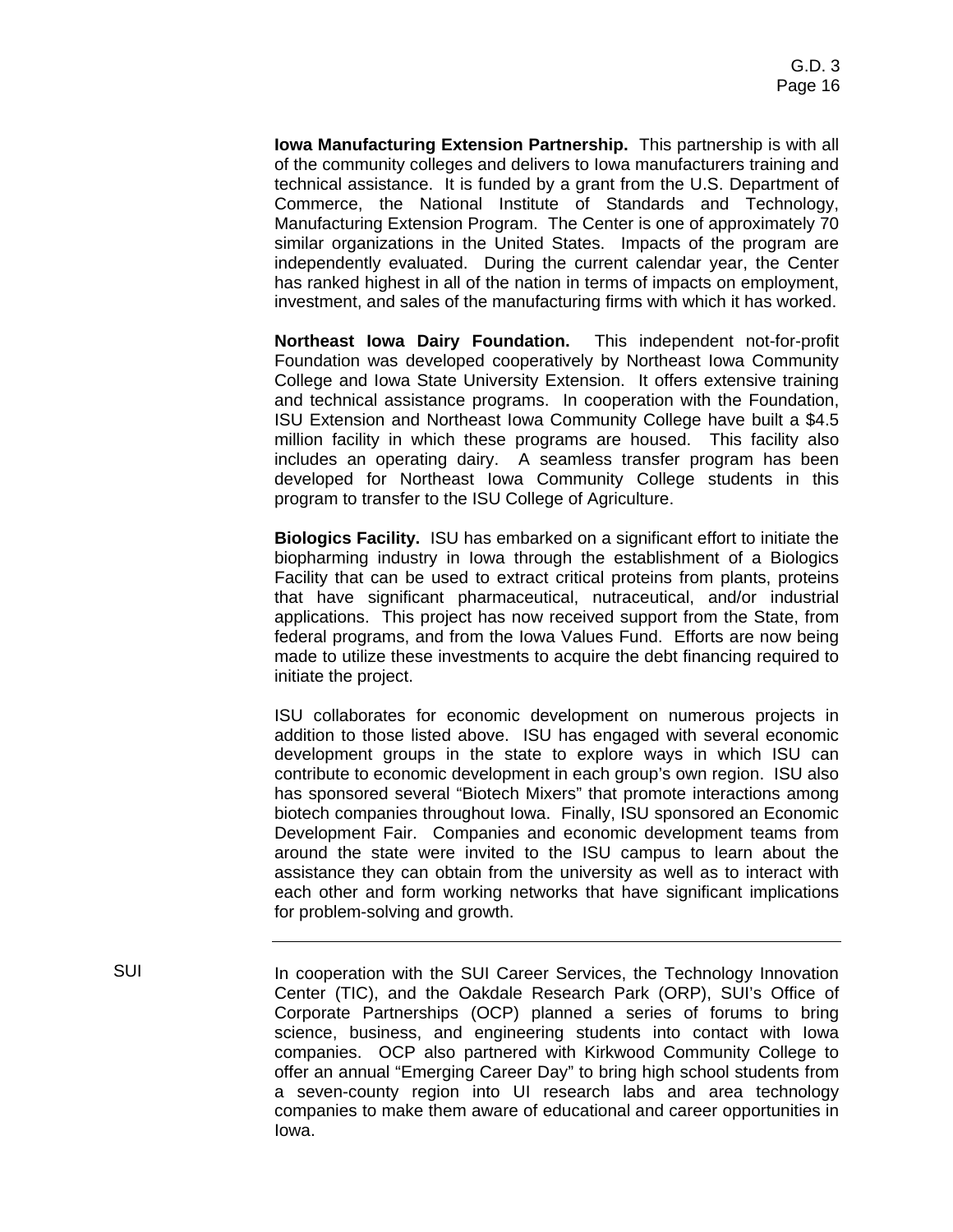Major SUI collaborative projects in support of economic development include the National Advanced Driving Simulator (NADS) research collaboration with the Virtual Reality Application Center (VRAC) at Iowa State, and extensive workforce development initiatives with ISU, UNI, the community colleges and Iowa Workforce Development. SUI staff work closely with the Iowa Department of Economic Development, the other Regent universities, area economic developers and the Iowa Biotechnology Association to represent the State's resources at the annual Biotechnology Industry Organization (BIO) conference. SUI works with the Iowa DED to identify and recruit potential new businesses to Iowa, and to assist existing businesses to grow with the help of financial incentive programs, and to draw on the partnership of the city of Coralville to agree on tax increment financing to enable business growth on the ORP. SUI has worked closely with its good partner Kirkwood Community College to encourage growing TIC and ORP companies to utilize the Iowa New Jobs Training Program to secure reimbursement for essential job training for newly hired employees.

In FY 2003, SUI collaborated with UNI and ISU in a response to a request from Iowa's governor and the legislature to identify key infrastructure projects to stimulate growth of Iowa's New Economy in technology-related fields. As part of this collaboration, the Regent universities jointly proposed state funding support for capital projects through the Grow Iowa Values Fund (GIVF) created by the legislature for this purpose. SUI was invited to apply for up to \$10 million in GIVF support earmarked for this purpose. SUI projects identified were an upgrade of the Center for Biocatalysis and Bioprocessing that would conform to the FDA's cGMP standards for pharmaceuticals to use in humans (\$3 million) and a new incubator laboratory facility (BioTIC) to nurture the growth of more biotechnology start-up companies spinning out of SUI research (\$5 million). This collaborative activity of the three Regent universities and the state holds great potential for aiding Iowa's future economic growth.

**Conclusion:** The Regent universities promote the economy of Iowa through research, service, and collaboration. Through research and the management of intellectual property, the universities create economic opportunities by creating technology and managing its transfer to broader and profitable application. A host of Regent outreach and public service efforts support state economic development through such means as the brokerage of working relationships among researchers and industry and the transfer of know-how to Iowa businesses, entrepreneurs, and communities.

> The projects and programs undertaken by the respective universities reflect their unique missions and underscore their ability to provide service addressing a variety of needs related to economic development and the transfer of technology. Within the budgetary constraints that have become ever more narrow in recent years, the Regent universities provide a wideranging set of technology transfer and economic development services.

> Often through collaboration with other entities, the Regent universities have been able to leverage limited resources to produce remarkable results and benefits to Iowa. Nevertheless, decreased state support since